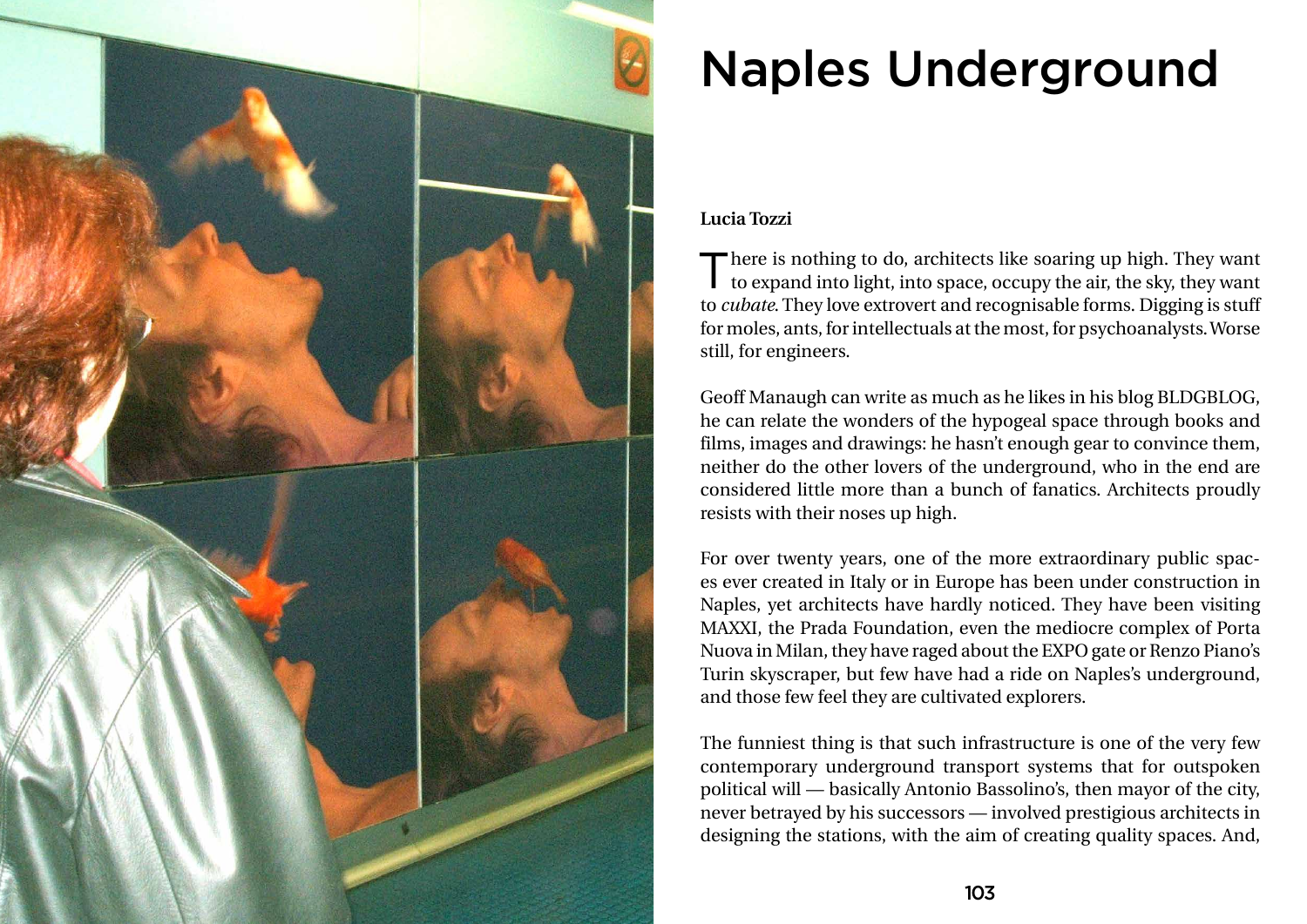what is even more, it has been conceived within the framework of a public transport plan which has integrated urban planning, meaning that stations were not positioned according to the logic of transport engineers and the real estate, but in function of public interest, that is of the inhabitants, and above all that the squares and the streets in which the entrances are located were improved and redesigned very carefully, both in the finest areas and in the more degraded neighbourhoods.

Over a period of time that seems extremely long yet is quite proportioned to the orographic complexity, the presence of the sea and tuff caves and the incredible archaeological stratification, the progress of works, articulated by the opening of each single station, has objectively freed tens and then hundreds of thousand of Neapolitans from their dependence on cars. But while in Rome, in Milan and about everywhere else such spaces of transit keep being designed in an almost exclusively functional way, if everything goes well (one has to think of the very recent line 5 of Milan's underground, which is squalid beside being structured over a demented route), in Naples it was decided to monumentalize them, to make them not only comfortable places, but also a source of aesthetic pleasure, in order to reverse the feeling of stress and degradation commonly associated with everyday movement in this city.

### **Critical misfortunes**

How does one go about explaining such a low-key critical response? Why bottom page articles, or second level, shorts, or in women's publications, touristic brochures, tired reproductions of press releases, even advertorials? Why didn't those papers that devote whole spreads of the cultural section to the tiniest intervention by Renzo Piano's team in a local market of Lorenteggio send their top journalists for a reportage in Naples? Why do architecture magazines publish only paid inserts on the subject? Why don't the architects involved list their stations among the projects in their own websites?



It doesn't take a clairvoyant to guess that communication was poorly managed, not for lack of zeal but as a result of an excessive control by the concessionary company: choosing always the role of the sponsor in cultural events and in publications, they have actually inhibited for market reasons the critique's exercise, even positive, that a project of such dimensions would have naturally stimulated. Who would invite you to a Biennale if you have already bought a pavilion? And what publisher would ever commission a serious piece of writing when you have already paid a hefty sum for a special insert? And if publications are all institutional, and as such the result of endless mediation between political, academic and economic powers, how accessible could the contents be and how effective the publicity?

However, to ascribe the whole responsibility of this media failure to the awkwardness of creators and promoters of the underground would be stupid. The diffidence and the disinterest towards this work in the world of architecture have many explanations, some even rea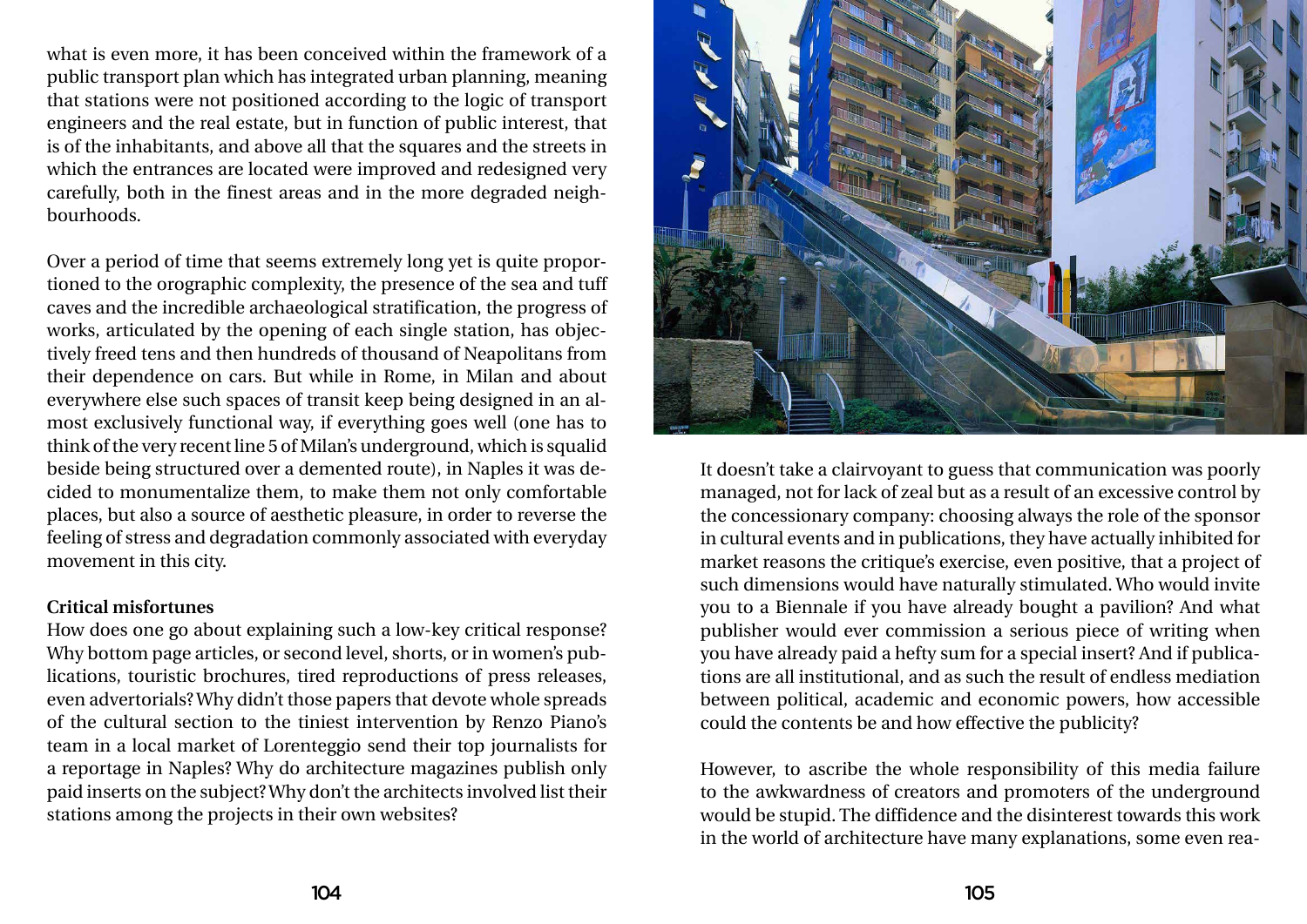sonable. The choice of the architects, for one: Mendini, Gae Aulenti, Fuksas, Perrault himself among others, are not among the most loved on the national and international scene (but Siza, Souto De Moura, Karim Rashid or Tusquets already much more). They aren't "sexy" enough or even sound controversial. The results, in such a complex piece of work, one that is fragmented in space and time, are then very diverse, and the same concept of each station corresponds to tastes that are absolutely heterogeneous. There also exists a reason of a social order: like every major infrastructure, the underground concentrated on itself funds and energies that could have been distributed otherwise in the city, particularly in the suburbs, and this dampens the enthusiasm of many that in theory could have been attracted by a high quality public service. Finally, but perhaps this is the most important element, the size of the architectural project is more difficult to identify compared to a building or even an airport. Who defines the spaces, an architect or an engineer? Does the architect draw the itineraries or do they confines themselves to choosing the materials,

to the installation and the decoration? Does anyone notice that the underground space was designed or are the artworks the only things people notice? Let us proceed orderly.

#### **Project development**

The earliest core of this design story goes back to the involvement of Alessandro Mendini and Achille Bonito Oliva. Mendini, in particular, took care of the Salvator Rosa and Materdei stations (opened between 2001 and 2003), but above all built the archetype for the interventions of those architects that would afterwards work with the remaining stations. The contamination of art and architecture, which suited him particularly well, and a unitary design of the underground as well as overground space, that is of the station's interior space along with the surrounding urban context, were the cornerstones of such infrastructure, and it was Mendini who first formalized them in this context. The exit of Salvator Rosa station, in particular, was an apparently inextricable urban challenge, a fragmented void in the middle of the backside of blocks of flats that were the outcome of the worst real estate speculation, whereas Mendini's project recomposes the pieces in a sort of urban mega-installation, transforming the blind walls into painted canvases and linking with stairs and footpaths the different heights of the pseudo-square. The entrance to the underground is a building in the form of a shrine in a perfect Mendinian style and the deep ramp leading down to the platforms is a jubilation of fluorescent colours covered with artworks, including Perino e Vele's iconic Fiat 500s.

In this, as well as in the other stations, the selection of artists and works was curated by Achille Bonito Oliva, who was offered the prestigious assignment in the heyday of contemporary art in Naples, that is when Bassolino, in his first years as a mayor, decided to give a very strong signal of cultural renovation with concentrating on art in public spaces with the installations in Piazza Plebiscito, the exhibitions at the Museo Archeologico, to continue with the new museums Madre and Pan, up to the so-called "art stations". In the occasion,

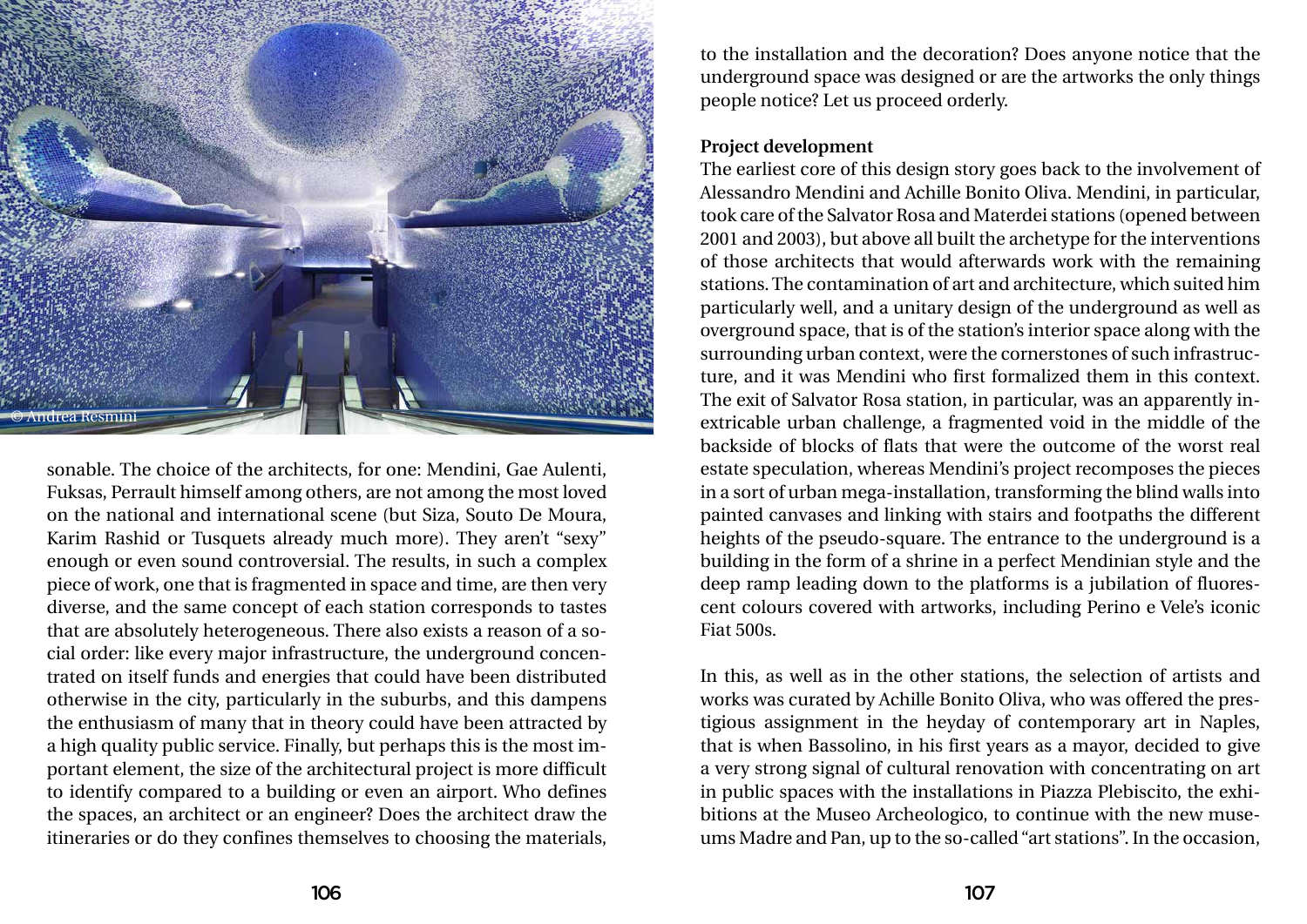ABO coined a slogan that turned out to be very auspicious in terms of publicity yet deeply unfortunate on the semantic level, "the obligatory museum", which implied that thenceforward any user of the under ground, whether they liked it or not, would have to take in their dose of Transavanguardia and Arte Povera, Clemente's and De Maria's mo saics as well as Pistoletto's mirrors, Kounellis's rails with used shoes, Kosuth's neon lights and Mimmo Jodice's photographs — prevailingly installed in Gae Aulenti's Dante and Museo stations (opened in 2001- 2003), whose spaces remind one very clearly of an art gallery.



As in the end it wasn't difficult to foresee, such a blatantly 1980's con notation in a Zero years public space ended up producing some re sistance, albeit never too vocal. In fact, the stations commissioned just after and finished in more recent years or still in progress, Mu nicipio (opened in 2015 but still in a stage of completion) Garibaldi (2014), Toledo (2012), Università (2011), Aeroporto (in progress), Cen tro direzionale (in progress), were assigned to architects such as Oscar Tusquets, Karim Rashid, Dominique Perrault, Richard Rogers, studio EMBT and to the sublime pair Siza-Souto de Moura, and house art works by William Kentridge or Bob Wilson. Yet what has changed isn't only the international allure and the alignment to a taste that is more widely shared. In most cases the design of interior and external spac es – also thanks to a process which has expanded in time following the extraordinary archaeological findings – has become dominant com pared to the display of artworks. Piazza Municipio (by Siza and Souto de Moura), already open but still unfinished, is an immense stage set showing the Spanish walls discovered under the Maschio Angioino, to arrive layer after layer down to the famed roman ships, with a unique, very imposing system of stairs. Karim Rashid (Università) created an undivided space, bright and coloured like a discotheque, from the platforms to the exit, completely covered with a vocabulary of signs of his own invention, as well as in the main mezzanine, supported by four black pillars freely inspired by Bertarelli's Profilo continuo del Duce, which more than Mussolini remind one of Dart Vader. Toledo station, which all considered is the best loved to date, was conceived